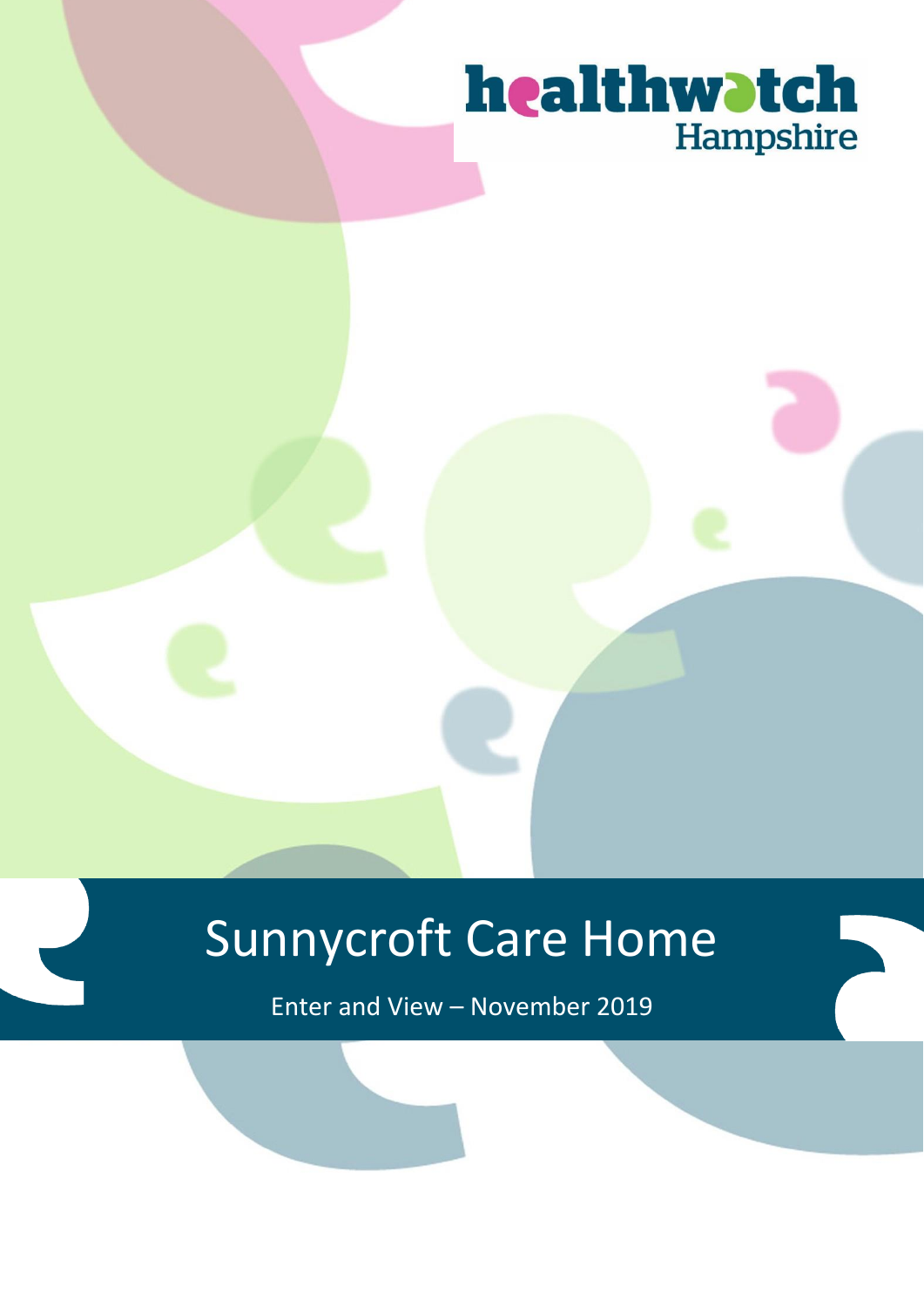# Table of Contents

| What is an Enter and View        | $\overline{3}$  |
|----------------------------------|-----------------|
| <b>Details of Enter and View</b> | 3               |
| Safeguarding                     | $\overline{3}$  |
| Why carry out this visit         | 4               |
| Visit to Sunnycroft Care Home    | $\overline{4}$  |
| What we saw                      |                 |
| Physical environment             | 5               |
| <b>Activities</b>                | $6\phantom{1}6$ |
| <b>Residents comments</b>        | $\overline{7}$  |
| Hydration and nutrition          | 8               |
| Residents and family meetings    | 8               |
| Access to health services        | 8               |
| <b>Staff</b>                     | 9               |
| <b>Feedback from staff</b>       | 9               |
| <b>Feedback from residents</b>   | 10              |
| Manager feedback                 | 10              |
| <b>Healthwatch Observations</b>  | 11              |

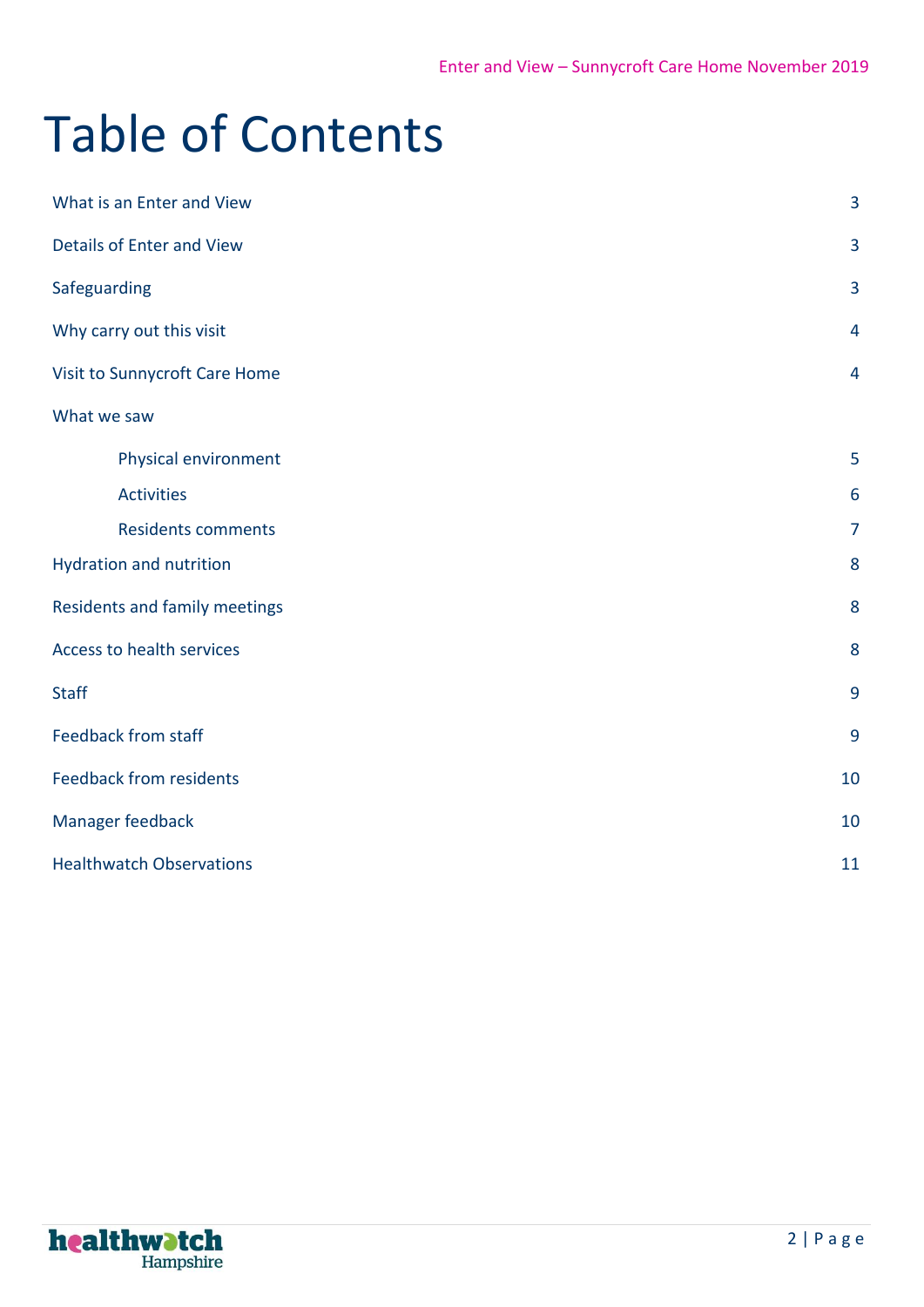#### What is an Enter and View visit?

Healthwatch Hampshire has powers to carry out what we describe as 'Enter and View' visits. This assists us in our role as independent local champions for patients' rights regarding health and social care services. These visits are carried out by small teams of trained members of Healthwatch Hampshire staff and volunteers who observe health and social care services at work, for example a GP practice, care home, or hospital.

During an Enter and View, we talk to people who use the service, whether patients or residents, and their relatives where appropriate. We also speak to staff to find out where they think the service is working well, and where it could be improved. Observations and feedback from the visit are then collated in a report, which is sent to the provider of the service, as well as regulators such as the Care Quality Commission (CQC), the local authority and NHS Commissioners when appropriate.

If there are recommendations in the report, the service provider is asked for a response, which we later publish online alongside the Enter and View report.

#### Details of the Enter and View visit

This was an announced visit, organised in advance with the care home manager.

Healthwatch Hampshire would like to thank the service provider, residents, visitors and staff for their contribution to the Enter & View Programme.

| Service address:            | Sunnycroft, 143 Moorgreen Road, West End SO30 2HG |
|-----------------------------|---------------------------------------------------|
| Service provider:           | Sunnycroft Residential Care Home Ltd              |
| Date and time:              | Wednesday 6 November, 1.30 pm                     |
| Authorised representatives: | Kate Knowlton - Healthwatch Hampshire             |

Please note that this report relates to findings observed on the specific date set out above. Our report is not a representative portrayal of the experiences of all service users and staff, only an account of what was observed and contributed at the time of the visit.

#### Safeguarding

Healthwatch Enter and Views are not intended to specifically identify safeguarding issues. However, if safeguarding concerns arise during a visit, they are reported in accordance with Healthwatch Hampshire safeguarding policies. If at any time an authorised representative observes anything that they feel uncomfortable about they will inform their lead who will inform the service manager, ending the visit.

In addition, if any member of staff wishes to raise a safeguarding issue about their employer, they will be directed to the Care Quality Commission where they are protected by legislation if they raise a concern.

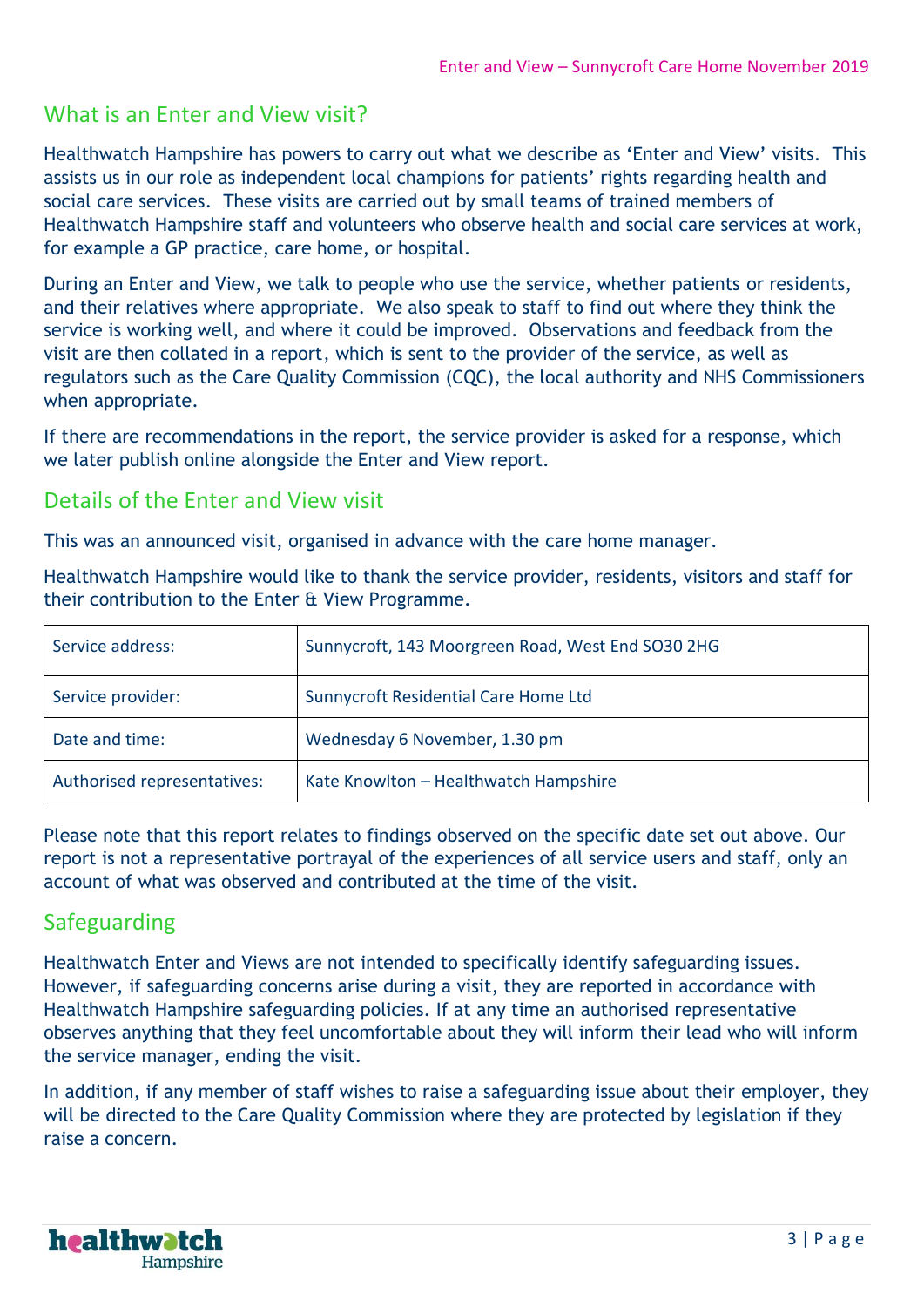#### Why did we carry out this visit?

Hampshire County Council have commissioned Healthwatch Hampshire to visit 20 care homes in Hampshire that have been rated outstanding by CQC. We have been tasked with seeking feedback from residents, staff and visitors to collate views on what makes a home 'outstanding'. A final summary of the information gathered will be collated and used as a Best Practice evidence to share with others.

#### Visit to Sunnycroft and purpose of the visit

- To seek the views of residents relating to life at the Care Home.
- To enquire about how residents and relatives' feedback into the running of the home.
- To capture what residents, staff and visitors feel makes the home 'Outstanding'.

We emailed the home a few weeks before our visit and advised the date we would be arriving.

We were given a tour of the venue and were able to speak to residents, and staff with an emphasis on their daily life in the home. We observed staff interacting with residents and recorded our observations.

At the time of our visit there were 32 residents, and there is a waiting list for rooms.



Outside area at Sunnycroft

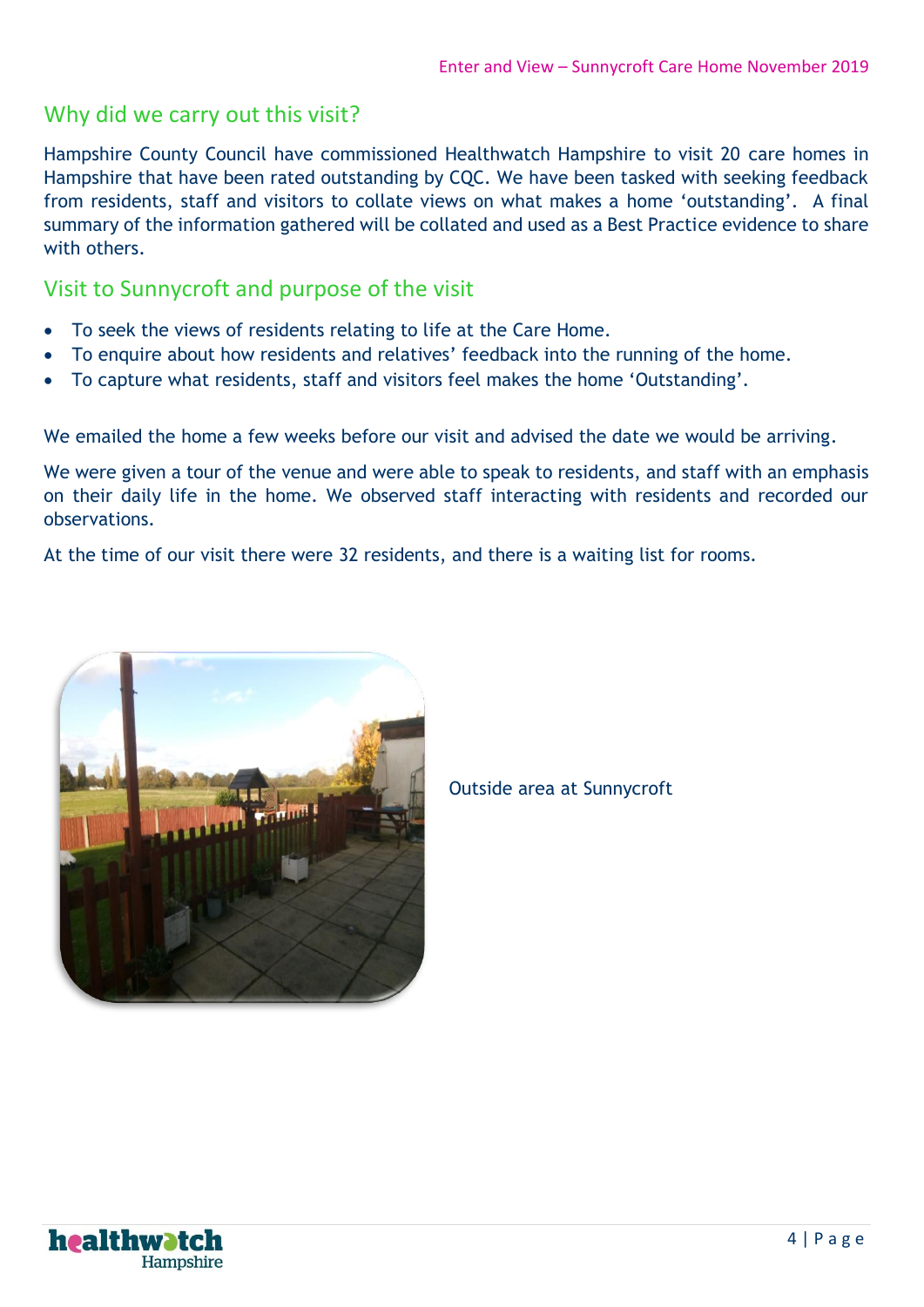## What we saw

#### Physical environment

**CONTRACT** 

The property was originally a large bungalow which had been converted. The owner purchased the neighbouring property which was demolished to create a purpose-built extension bringing the total number of rooms up to 32. The home is situated in a quiet area and residents' rooms and communal area overlook fields and countryside. The building itself, and contents are well maintained. The rooms are situated on 2 levels and there is lift and stair access.

Sunnycroft accepts residents over the age of 65 who may have mobility problems, dementia, or are no longer able to manage in their own home. People with behaviours that may present as challenging are not catered for at Sunnycroft, but there are homes in the area that specialise in this area.

The resident's rooms are of a good size and all have en-suite facilities. Residents are able to bring their own beds, bedding, chairs and personal possessions, and the room will be decorated specifically to the resident's taste if required.

#### **I love my room, it's really cosy and it looks out onto the fields where I can see the horses, rabbits and sometimes deer.**



There are large, clean accessible bathrooms on each floor, and a call system is installed throughout the home so that residents can call for assistance at any time. All areas are clean and fresh smelling, and the hallways, and all communal rooms were decorated to a high standard giving a further 'light and airy' feel. Handrails feature along all corridors.

There are noticeboards featuring the menu, activities schedule, and upcoming events. The home features a large lounge, which is the focus of most group activities. The lounge opens out onto a patio area and outdoor lawn which is well maintained and enclosed. Residents make use of the outdoor space when the weather allows. Raised flower beds are tended to by the residents. One resident enjoyed helping to paint the fence over the summer.



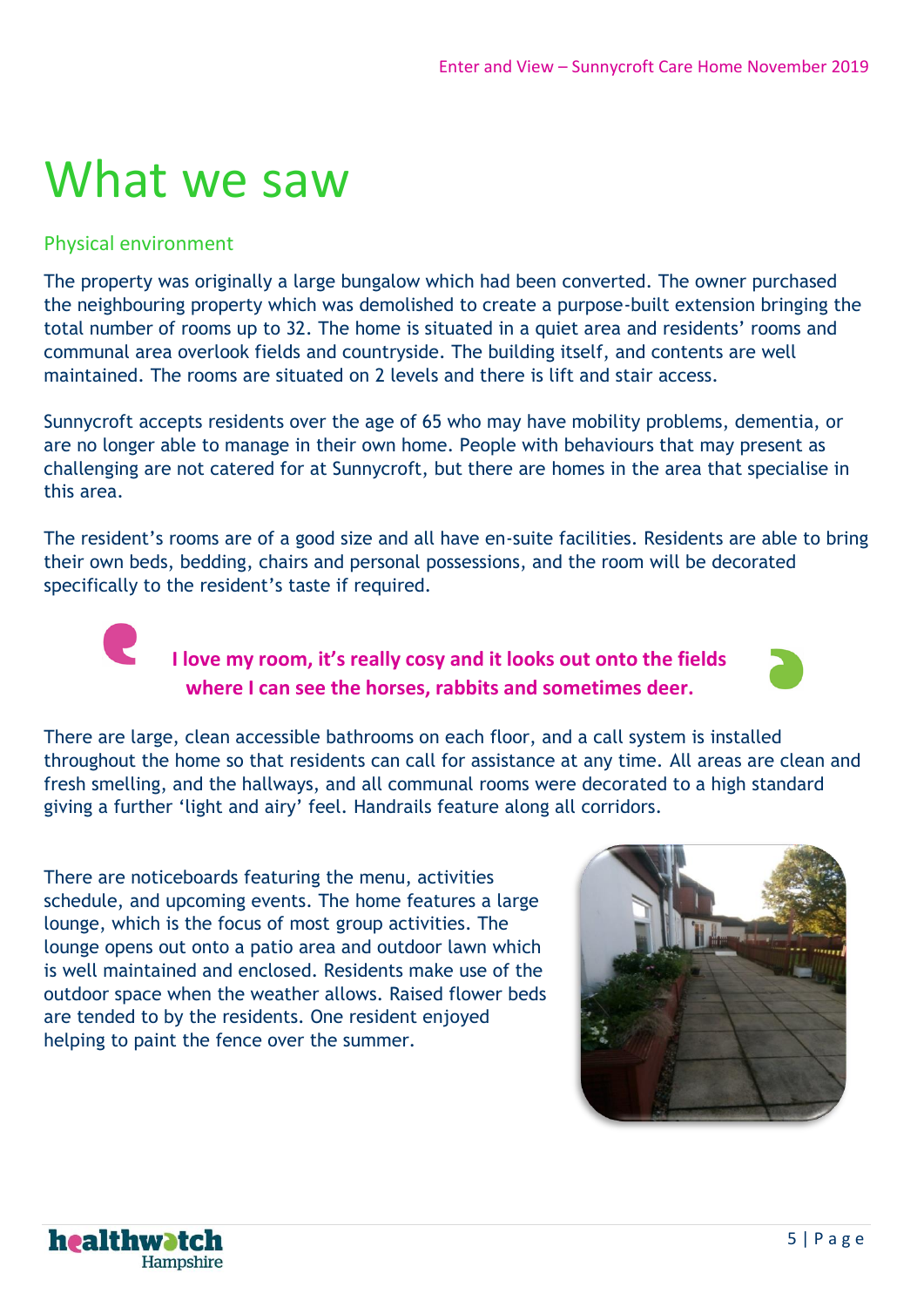Residents rooms have their name and picture reminders of themselves, a relative, or a favourite hobby to help them to find their rooms independently. There was little signage in the hallway to help residents with general way finding, but residents we spoke to were able to find their way around without issue.

The kitchen is next to the dining room but is not accessed by residents. The kitchen is clean, tidy, well maintained and organised. A laundry service is provided and the laundry room itself is not accessible to residents. Again, the room was clean and organised.

There is also a smaller 'quiet' lounge, and a dining room set out in a relaxed café style.

#### Activities

Sunnycroft has an activities coordinator that has worked at the home for 8 years and knows each resident well. She told us that activities run in the morning, and afternoon, however the more active, and engaging sessions are scheduled for the mornings as residents are more alert at this time. Activities are stressed as a top priority and help to keep residents mentally and physically active.

Morning sessions include – paint by numbers, bingo, quiz time, skittles, knit, natter & sherry, indoor bowls with a green rug, memory games and exercises to music.

Afternoon sessions include reminiscence – sensory activities which involve guessing the mystery objects with your eyes closed, baking, and flower arranging, film afternoon with ice cream.

Individual time is scheduled in throughout the week for all residence that wish to take part. This may involve just having a cup of tea and a chat, playing memory games or having a manicure.

The activity coordinator stresses that the activities themselves do not need to be costly, but the focus is on being imaginative. Many residents fed back about the monthly 'cruises'. With the help of the residents a country will be chosen, and staff will dress up in accordance with the theme, decorate the lounge, and residents help to prepare food from that country.



Residents particularly enjoy the armchair exercises with beach balls and pom poms. They have a large set of cards and enjoy group games such as 'play your cards right'

**At Halloween we got dressed up and so did the staff. I was a witch! We watched the staff get wet doing apple bobbing which made us all laugh. Then we tried to eat donuts dangled from string. We had to guess how many marshmallows the staff could fit in their mouth! We laughed so much.**

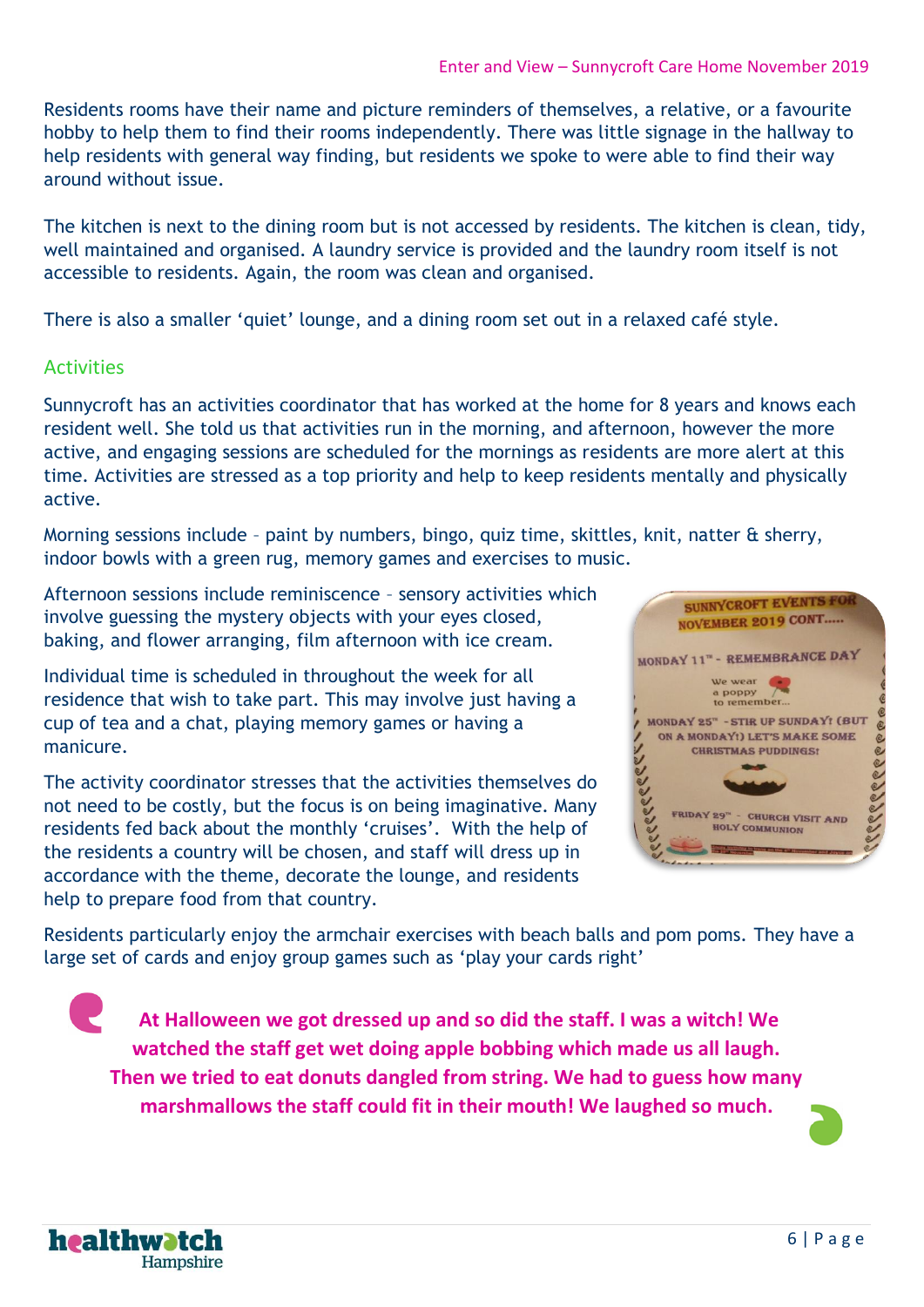#### Residents comments

"At Christmas the staff take part in a panto for us. The owner got dressed as an angel. Can't wait for this years!**"**

"There is always something to do here. We always laugh and have lots of fun."

"We had some fireworks out in the garden for bonfire night. It took me right back to being a child again. We had hot dogs with onions too"

Sunnycroft have established links with a local school, and residents enjoy visiting the school to watch plays. Other trips out include trips to the cinema in Eastleigh, Manor Farm Country Park, the local pub is a favourite as are shopping trips to the local shops and garden centres. Trips take place during term time when places are quieter. One resident enjoys catching the bus with a member of staff to visit local shops. Choices of activities are led by the residents themselves.

Every resident's birthday is celebrated, and they are given a card, present and a cake designed by kitchen staff to a theme of their choice. Staff also organise a Christmas stocking for every resident. Residents get involved in wrapping presents which they enjoy. The activities coordinator plans seasonal activities in advance and has sessions that involve everyone such as making Christmas puddings.

**We make a special birthday banner for each birthday which we help to decorate. I help do the colouring and make them look bright. I help to wrap Birthday and Christmas presents too**

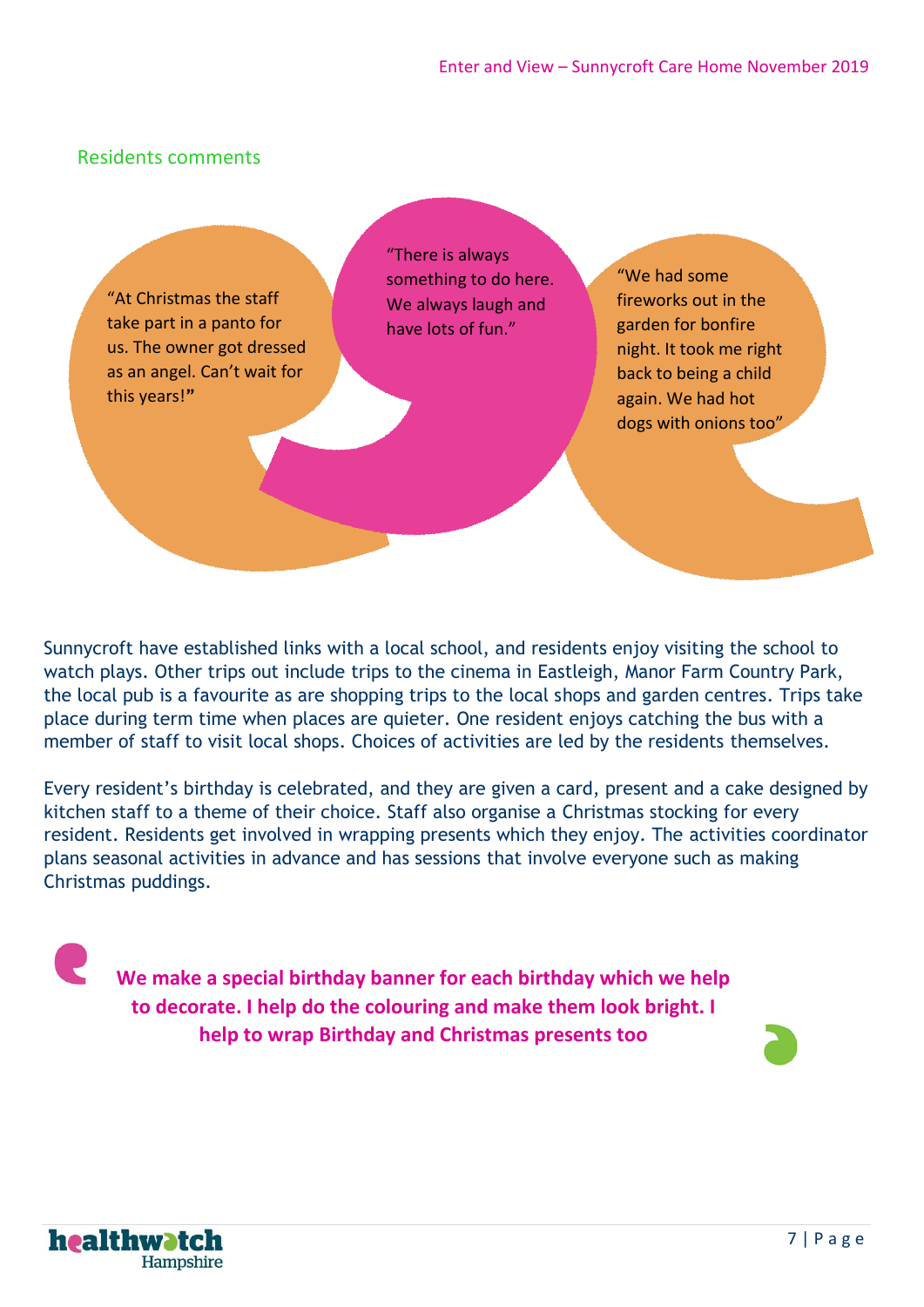Religious beliefs are respected and both local Churches of C of E and Catholic faiths visit regularly.

In reception is a 'wish tree'. Residents (with help from family and staff) put special requests on the tree. These include a trip to the pub, and also a hot air balloon flight. The manager has contacted Richard Branson to follow this up.

The Sunnycroft 'jar of smiles' contains feedback given by residents, staff, and visitors about things that have stood out above all else and act as motivation for staff and residents alike.

#### Nutrition and Hydration

Breakfast is served from 8 am until late morning for later risers. There is a good choice available and residents are served any meals in their room if they wish, although most eat together in the informal dining room.

Good choices are also offered for lunch, and a 'lighter lunch' menu is also available of salads, jacket potatoes and soup etc. The cook has a 'likes and dislikes' chart on the wall for each resident to ensure they are given a meal of their liking.



Tea is served at 5pm, and a light snack (tea cakes, scones, crumpets) is offered at 8pm.

As well as the main mealtimes, drinks are also served at 8am, 10am, 5pm, and 8pm. Staff prioritise always ensuring residents have access to drinks.

#### Residents and family meetings

Residents meetings take place quarterly and family are encouraged to attend. Residents feedback their opinions on food, activities and get involved with many aspects of the home. There is an emphasis on a very person-centred approach.

#### Access to health services

There is an onsite medical room and the GP visits weekly and is on call for more urgent matters as required. The manager advised they have an excellent relationship with the local surgery and the GPs know the residents well. OT, chiropodist and the mental health team also visit regularly.

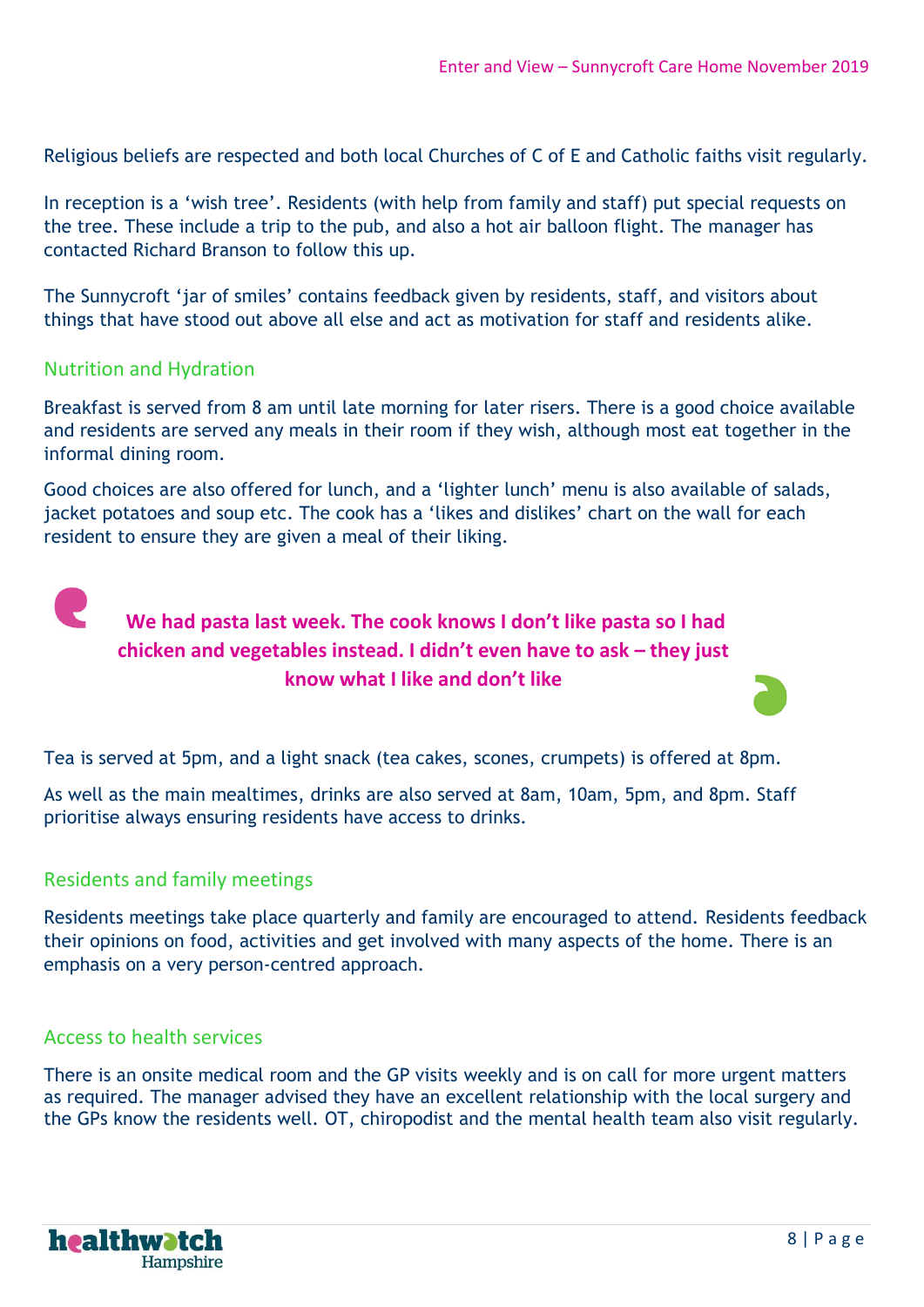#### Staff

We spoke to the Manager who has worked at the home for 18 years (the deputy has worked there for 22 years). She advised that the owner gives her a lot of flexibility to tailor everything to the resident's individual needs. She is given an amount of care hours and allocates it in a flexible way that allows staff to have a good work/life balance. Flexible shift times include 7 to 1pm, 8 to 2pm, and 10 to 3 pm. All staff are employed, and generally only work either nights, or days. One member of staff prefers to do a mixture of both as this fits in better with her home life. Staff appreciate the flexibility of the shift system.

The manager is passionate about being hands on and modelling good practice to staff. She says she keeps a close eye on resident's needs, and there is always a senior member of staff on duty. Care plans are detailed and up to date. This is helped by the use of iPads to store information. Although a paperless system took time to learn, the benefits are described as huge. Various reports can be pulled from the system to identify trends to enable any improvements to be made. If a resident has to make an emergency trip to hospital staff can print off a 'hospital pack' with specific information relating to the individual that will help hospital staff to support them.

The recruitment process is seen as vitally important, as are regular supervisions, appraisals and ongoing training. Communication between the staff and management appeared to be regular, and very good.

We asked staff what they felt made the home 'Outstanding'?

"We are one family here and we work well together"

"We focus on individuals' choices, and making their home as comfortable as possible"

"We make sure there is always plenty of choices of things for residents to get involved in"

"We like to have a happy cheerful atmosphere. The staff are working on our annual panto. Our handyman is the inn keeper, and the manager is Mary. We don't have a reindeer, but we do have a push along unicorn!"

"We have an established team that know the residents well. It's all about making their lives as fulfilling as possible."

"The manager is extremely supportive. She is always hands on"

I organise the activities and I have the freedom to tailor the things we do to what the residents want.

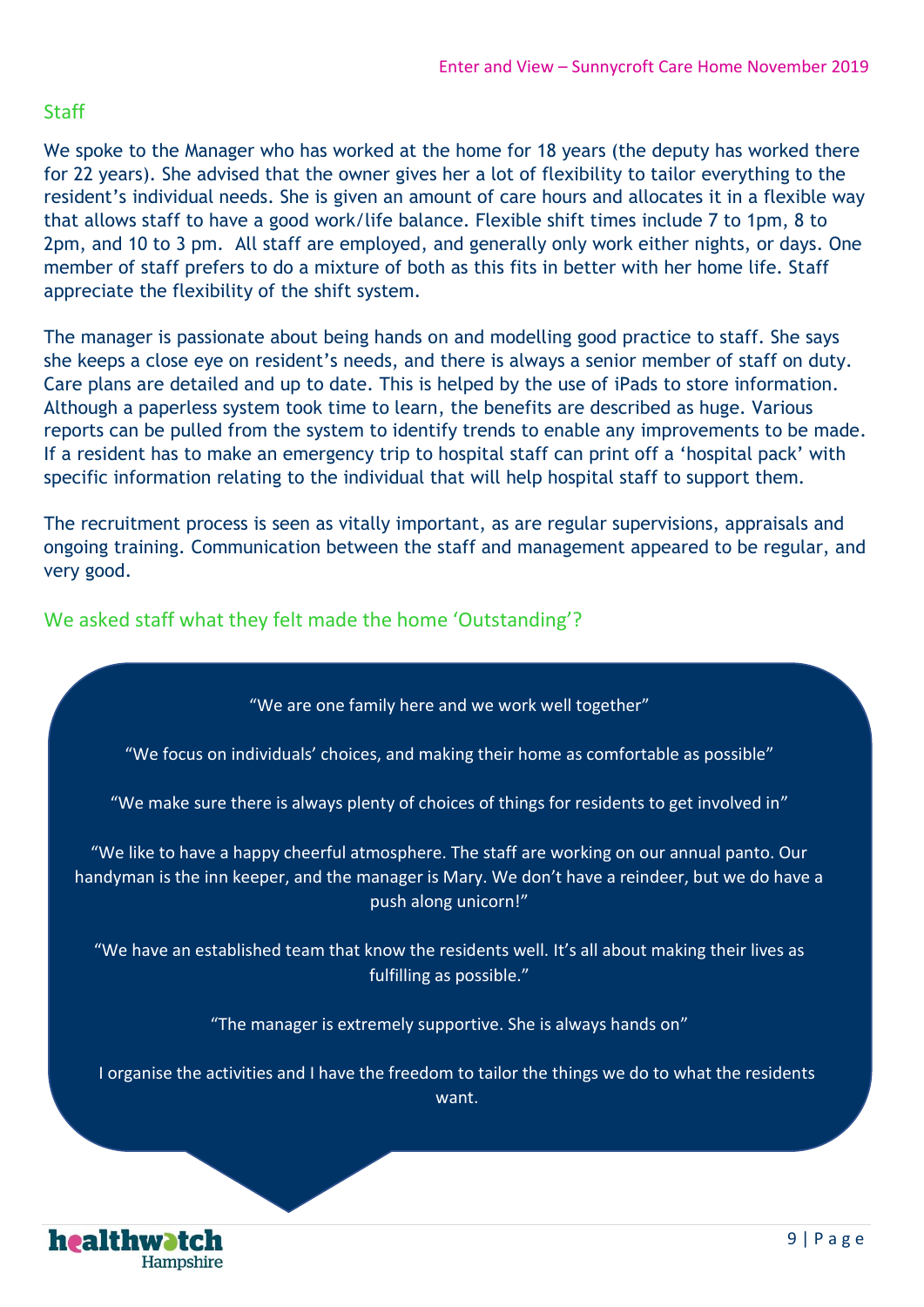We asked residents if they thought Sunnycroft was an 'outstanding' place to live.



**The staff are like family. We get Birthday and Christmas presents. They are so thoughtful.** 

#### **I thought it would be really hard to leave my own home and come here. I've settled really quickly and love being here.**

#### Managers Feedback

The manager advises that she likes the home to have a laid back, family feel, rather than the home being run too formally with a 'matron' type feel. All staff are very supportive of each other and know what they have to do each day. Regular communication is essential.

#### **"Hands on care is my passion, and every staff member is very caring"**

We hold regular residents/family meetings and send out questionnaires to relatives for their feedback.

Residents views are central to everything we do. We work in their home and are very respectful of that.

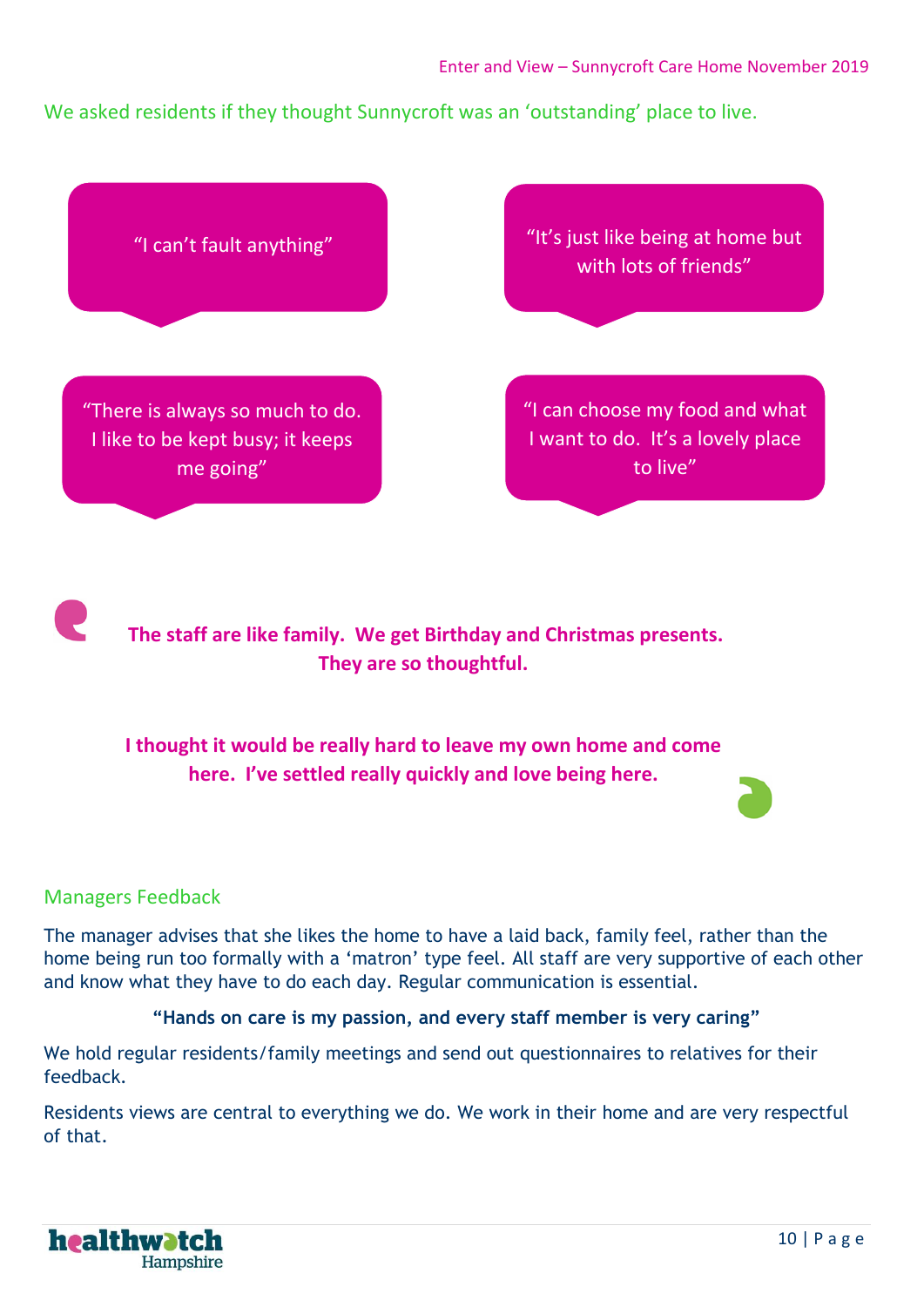What contributes towards making Sunnycroft outstanding?

- A hands on, enthusiastic manager who models best practice to her staff.
- Continuity of staff who are experienced and have been employed for a number of years.
- Manager organising 'family friendly' shift patterns so that staff have a good work/life balance, thus improving moral.
- Creative and stimulating activities that are enjoyed by all.
- Regular trips out into the community destinations requested by residents themselves.
- A particular focus on the individual their likes, dislikes and needs. Personalised care plans tailored to the residents own wishes and needs.
- Attention to detail staff organising Birthday/Christmas presents and stockings for each resident.
- The inclusion of meaningful activities for residents that want to be more involved, such as cooking, fence painting, making birthday banners, wrapping presents for other residents.
- Residents having a say in every aspect of the home.
- Establishing good relations with a local school for the benefit of all.
- The use of technology to efficiently collate up to date information on residents. Staff are able to monitor trends and print off 'hospital packs' which is tailored information that is required on an emergency visit to hospital.
- Innovative ideas such as the 'wish tree' and Sunnycroft 'jar of smiles'